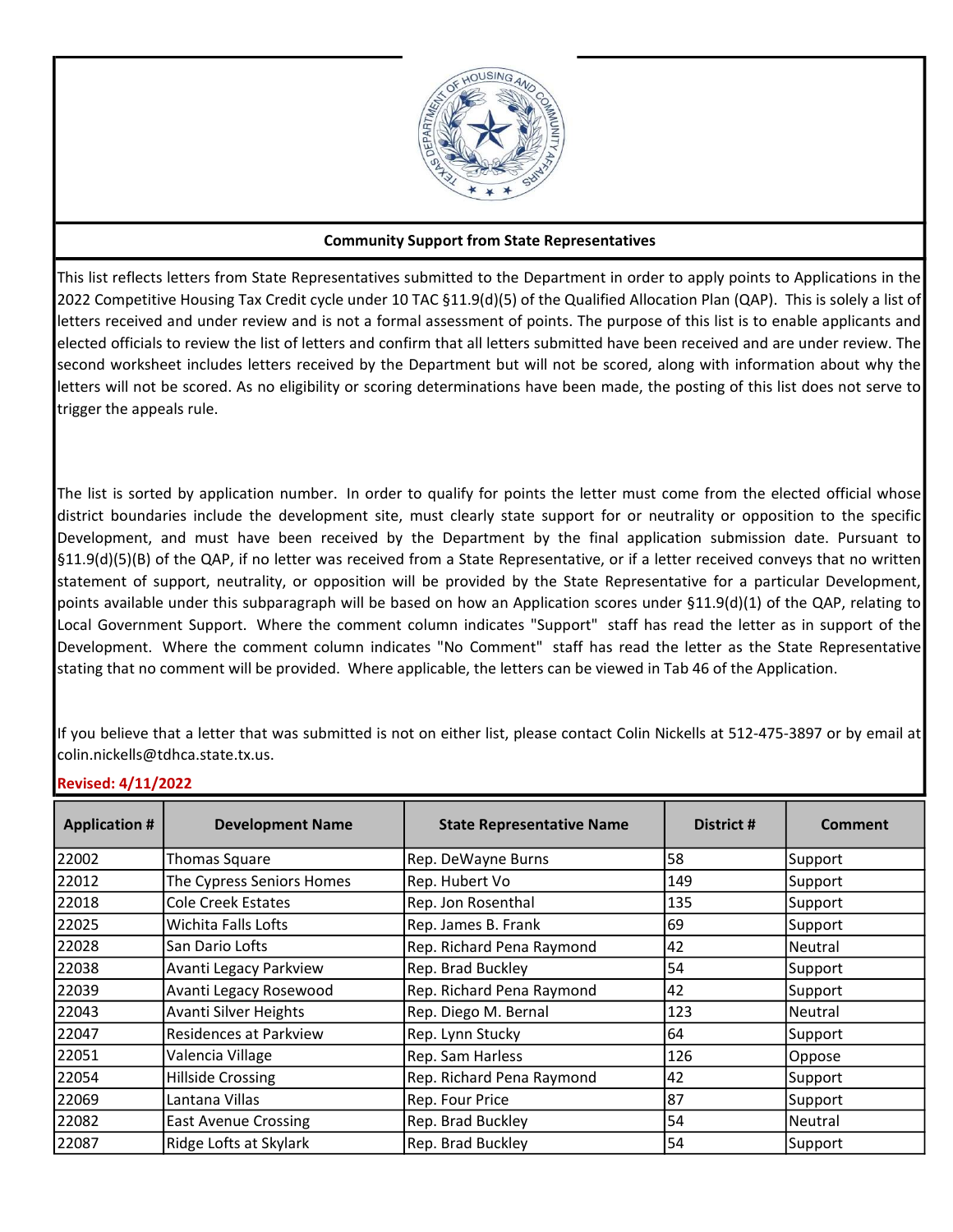| <b>Application #</b> | <b>Development Name</b>         | <b>State Representative Name</b> | District #   | <b>Comment</b> |
|----------------------|---------------------------------|----------------------------------|--------------|----------------|
| 22098                | Bluebonnet                      | Rep. Ben Leman                   | 13           | Oppose         |
| 22101                | <b>Fairbanks Crossing</b>       | Rep. Jarvis Johnson              | 139          | Oppose         |
| 22109                | The Strathmore                  | Rep. Sam Harless                 | 126          | Oppose         |
| 22110                | <b>Cypress Creek Apartments</b> | Rep. John Turner                 | 114          | Support        |
| 22114                | Las Brisas Redevelopment        | Rep. Penny Morales Shaw          | 148          | Support        |
| 22123                | Villas at Augusta               | Rep. Mary E. Gonalez             | 75           | Support        |
| 22124                | <b>Sunset Vista Seniors</b>     | Rep. Mary E. Gonalez             | 75           | Support        |
| 22135                | <b>Red Oak Apartments</b>       | Rep. John H. Bucy III            | 136          | Support        |
| 22139                | Hartwood at Clarblak            | Rep. Lacey Hull                  | 138          | Support        |
| 22139                | Hartwood at Clarblak            | Rep. Penny Morales Shaw          | 148          | Support        |
| 22140                | <b>Ridgestone Seniors</b>       | Rep. Art Fierro                  | 79           | Support        |
| 22147                | Nevarez Palms II                | Rep. Mary E. Gonalez             | 75           | Support        |
| 22149                | The Glenn                       | Rep. Sam Harless                 | 126          | Oppose         |
| 22173                | Over the Rio Apartments         | Rep. Terry Canales               | 40           | Support        |
| 22174                | The Victorian Apartments        | Rep. Geanie W. Morrison          | 30           | Support        |
| 22175                | Patriot Pointe at Marksville    | Rep. John Turner                 | 114          | Support        |
| 22176                | Providence at Fuzzel Road       | Rep. Valoree Swanson             | 150          | Oppose         |
| 22186                | <b>Amador Lofts</b>             | Rep. Richard Pena Raymond        | 42           | Neutral        |
| 22190                | <b>Memorial Apartments II</b>   | Rep. Mary E. Gonalez             | 75           | Support        |
| 22191                | <b>Fiesta Palms</b>             | Rep. Mary E. Gonalez             | 75           | Support        |
| 22193                | Oak Avenue Lofts                | Rep. Jarvis Johnson              | 139          | Support        |
| 22195                | Vista at Silver Oaks            | Rep. Diego M. Bernal             | 123          | Support        |
| 22196                | Monroe Lofts                    | Rep. Garnet F. Coleman           | 147          | Support        |
| 22200                | Village at Boyer                | Rep. Diego M. Bernal             | 129          | Support        |
| 22204                | <b>Rio Manor Apartments</b>     | Rep. Eddie Morales Jr.           | 74           | Support        |
| 22208                | Fishpond at Walker              | Rep. Ernest Bailes               | 18           | Support        |
| 22209                | Milipond at Tomball             | Rep. Valoree Swanson             | 150          | Oppose         |
| 22211                | Millpond at Robstown            | Rep. Abel Herrero                | 34           | Support        |
| 22212                | Fishpond in Victoria            | Rep. Geanie W. Morrison          | 30           | Support        |
| 22213                | Campanile on Westview LP        | Rep. Lacey Hull                  | 138          | Oppose         |
| 22216                | Campanile on Vintage Preserve   | Rep. Sam Harless                 | 126          | Oppose         |
| 22219                | <b>Celebration Paris</b>        | Rep. Gary VanDeaver              | $\mathbf{1}$ | Support        |
| 22220                | Burkburnett Royal Garden        | Rep. James B. Frank              | 69           | Support        |
| 22222                | Paris View Apartments           | Rep. Gary VanDeaver              | $\mathbf{1}$ | Support        |
| 22224                | Serene Falls                    | Rep. Terry M. Wilson             | 20           | Support        |
| 22225                | Glenn                           | Rep. Sam Harless                 | 126          | Oppose         |
| 22227                | Lalita Senior Livining          | Rep. Alex Dominguez              | 37           | Support        |
| 22228                | <b>Celebration Tyler</b>        | Rep. Matt Schaefer               | 6            | Support        |
| 22231                | <b>Woodcrest Apartments</b>     | Rep. Brooks Landgraf             | 81           | Support        |
| 22234                | Westview Heights at Denton      | Rep. Lynn Stucky                 | 64           | Support        |
| 22236                | Casitas Acacia                  | Rep. Alex Dominguez              | 37           | Support        |
| 22237                | VCD Spring Cypress Lexington    | Rep. Valoree Swanson             | 150          | Oppose         |
| 22254                | Landmark 301                    | Rep. Will Metcalf                | 16           | Support        |
| 22263                | <b>Legacy Denton Apartments</b> | Rep. Lynn Stucky                 | 64           | Support        |
| 22264                | <b>Eldridge Park Apartments</b> | Rep. Lacey Hull                  | 138          | Oppose         |
| 22276                | The Venetian Villas             | Rep. Brad Buckley                | 54           | Support        |
| 22278                | Lydle Ridge                     | Rep. Tony Tinderholt             | 94           | Support        |
| 22288                | <b>Butler Park</b>              | Rep. Brooks Landgraf             | 81           | Support        |
| 22290                | Division Pointe                 | Rep. Tony Tinderholt             | 94           | Neutral        |